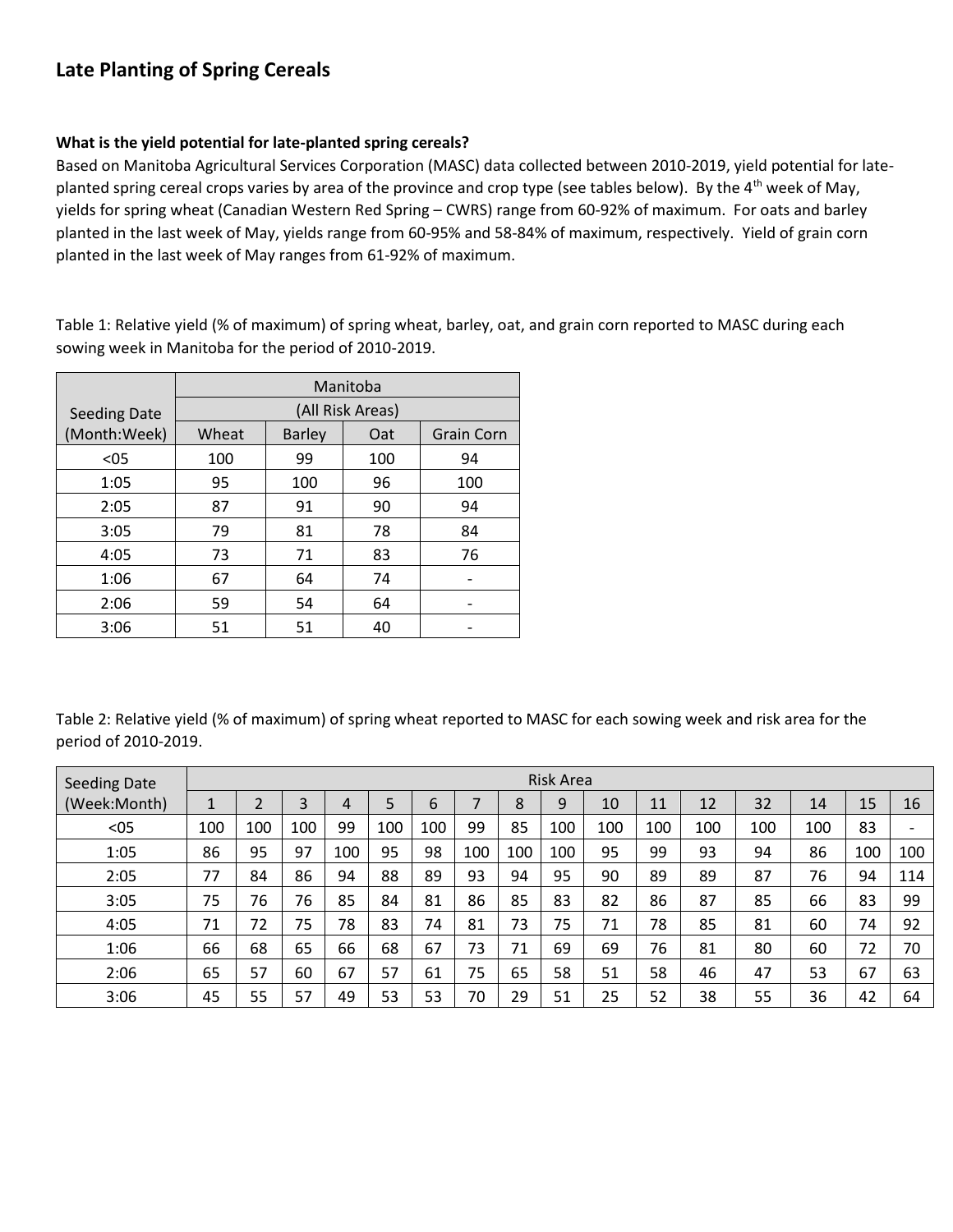Table 3: Relative yield (% of maximum) of barley reported to MASC for each sowing week and risk area for the period of 2010-2019.

| Seeding Date |     |     |     |     |     |     |     |     | <b>Risk Area</b> |     |     |     |     |     |     |     |
|--------------|-----|-----|-----|-----|-----|-----|-----|-----|------------------|-----|-----|-----|-----|-----|-----|-----|
| (Week:Month) | ÷.  |     | 3   | 4   | 5   | 6   |     | 8   | 9                | 10  | 11  | 12  | 32  | 14  | 15  | 16  |
| $05$         | 86  | 100 | 100 | 100 | 92  | 100 | 100 | 100 | 100              | 100 | 100 | 100 | 100 | 94  | 72  | 0   |
| 1:05         | 100 | 87  | 100 | 95  | 100 | 84  | 94  | 87  | 97               | 92  | 93  | 90  | 96  | 100 | 96  | 0   |
| 2:05         | 93  | 79  | 90  | 91  | 97  | 79  | 86  | 88  | 89               | 89  | 86  | 74  | 84  | 89  | 100 | 100 |
| 3:05         | 83  | 66  | 83  | 80  | 89  | 73  | 88  | 77  | 80               | 90  | 78  | 78  | 80  | 73  | 89  | 28  |
| 4:05         | 76  | 58  | 79  | 70  | 82  | 64  | 84  | 60  | 70               | 71  | 60  | 63  | 72  | 58  | 77  | 76  |
| 1:06         | 66  | 55  | 68  | 67  | 76  | 57  | 64  | 57  | 65               | 59  | 55  | 77  | 56  | 57  | 56  | 37  |
| 2:06         | 53  | 43  | 56  | 46  | 58  | 50  | 59  | 55  | 51               | 66  | 37  | 49  | 62  | 44  | 48  | 21  |
| 3:06         | 67  | 36  | 47  | 47  | 60  | 50  | 58  | 57  | 49               | 39  | 39  | 60  | 51  | 30  | 38  | 38  |

Table 4: Relative yield (% of maximum) of oat reported to MASC for each sowing week and risk area for the period of 2010-2019.

| <b>Seeding Date</b> |                                     |     |     |     |     |     |     |     | <b>Risk Area</b> |     |     |     |     |     |     |     |
|---------------------|-------------------------------------|-----|-----|-----|-----|-----|-----|-----|------------------|-----|-----|-----|-----|-----|-----|-----|
| (Week:Month)        | $\overline{\mathbf{A}}$<br><b>L</b> |     | 3   | 4   |     | 6   |     | 8   | 9                | 10  | 11  | 12  | 32  | 14  | 15  | 16  |
| $05$                | 100                                 | 100 | 100 | 100 | 100 | 100 | 100 | 61  | 80               | 100 | 100 | 100 | 100 | 100 | 84  | 0   |
| 1:05                | 98                                  | 93  | 83  | 95  | 97  | 97  | 91  | 76  | 100              | 95  | 99  | 96  | 98  | 86  | 100 | 0   |
| 2:05                | 95                                  | 93  | 86  | 90  | 91  | 93  | 90  | 93  | 97               | 88  | 86  | 79  | 93  | 83  | 96  | 100 |
| 3:05                | 91                                  | 80  | 87  | 90  | 85  | 83  | 87  | 100 | 80               | 73  | 78  | 82  | 79  | 68  | 84  | 187 |
| 4:05                | 81                                  | 78  | 69  | 80  | 73  | 66  | 73  | 85  | 72               | 64  | 60  | 87  | 82  | 59  | 77  | 95  |
| 1:06                | 69                                  | 68  | 62  | 72  | 56  | 58  | 65  | 74  | 65               | 58  | 53  | 72  | 66  | 49  | 70  | 86  |
| 2:06                | 68                                  | 57  | 56  | 64  | 56  | 47  | 58  | 72  | 51               | 48  | 49  | 55  | 68  | 45  | 49  | 67  |
| 3:06                | 62                                  | 52  | 49  | 57  | 43  | 38  | 46  | 60  | 49               | 32  | 33  | 51  | 42  | 36  | 46  | 73  |

Table 5: Relative yield (% of maximum) of grain corn reported to MASC for each sowing week for each risk area for the period of 2010-2019.

| <b>Seeding Date</b> |                          |                          |                          |     |                          |                          | <b>Risk Area</b> |                          |     |                          |     |     |
|---------------------|--------------------------|--------------------------|--------------------------|-----|--------------------------|--------------------------|------------------|--------------------------|-----|--------------------------|-----|-----|
| (Week:Month)        | 1                        | $\overline{2}$           | 3                        | 4   | 5                        | 6                        | 10               | 11                       | 12  | 32                       | 14  | 15  |
| $05$                | 83                       | 88                       | 97                       | 100 | 100                      | 100                      | 100              | 100                      | 100 | 100                      | 100 | 55  |
| 1:05                | 100                      | 100                      | 100                      | 95  | 87                       | 55                       | 91               | 95                       | 94  | 99                       | 100 | 89  |
| 2:05                | 90                       | 87                       | 92                       | 92  | 86                       | 81                       | 88               | 85                       | 92  | 95                       | 91  | 93  |
| 3:05                | 78                       | 81                       | 72                       | 81  | 80                       | 58                       | 75               | 84                       | 92  | 92                       | 84  | 100 |
| 4:05                | 72                       | 74                       | 92                       | 73  | 63                       | 61                       | 64               | 77                       | 84  | 88                       | 67  | 66  |
| 1:06                | 44                       | 69                       | 52                       | 73  | 52                       | 20                       | 72               | 51                       | 83  | 69                       | 94  |     |
| 2:06                | $\overline{\phantom{a}}$ | 124                      | $\overline{\phantom{a}}$ | 57  | 87                       | $\overline{\phantom{a}}$ | 88               | $\overline{\phantom{a}}$ | 87  |                          | 86  |     |
| 3:06                | $\overline{\phantom{a}}$ | $\overline{\phantom{0}}$ | $\overline{\phantom{a}}$ | 80  | $\overline{\phantom{a}}$ | $\overline{\phantom{a}}$ | 56               | $\overline{\phantom{0}}$ | 79  | $\overline{\phantom{0}}$ | 73  |     |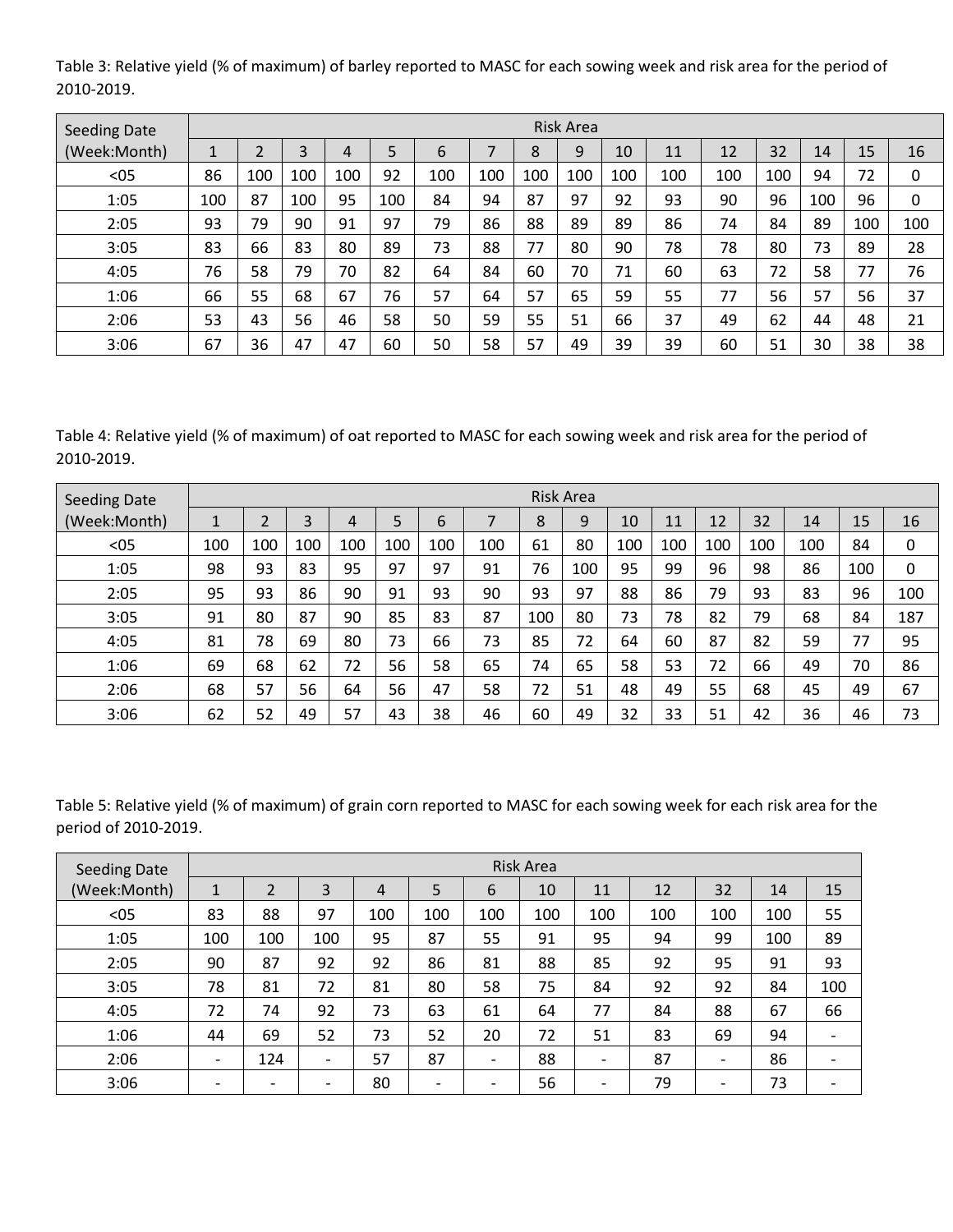For a map illustrating MASC risk areas: [https://www.masc.mb.ca/masc.nsf/maps\\_risk\\_areas.html](https://www.masc.mb.ca/masc.nsf/maps_risk_areas.html)

Table 6: MASC seeding date deadlines for spring cereal crops. Crops must be seeded by the indicated seeding deadline to be eligible for full AgriInsurance coverage. Crops seeded in the extended seeding period will still be insured, but at a reduced coverage level. For all crop deadlines: [https://www.masc.mb.ca/masc.nsf/crop\\_seeding\\_deadlines.html](https://www.masc.mb.ca/masc.nsf/crop_seeding_deadlines.html)

| Crop                     | <b>Full Coverage</b> | <b>Extended Coverage</b> |
|--------------------------|----------------------|--------------------------|
| <b>Barley</b>            | June 20              | None                     |
| Oat                      | June 20              | None                     |
| Spring Wheat (all types) | June 20              | None                     |
| Grain Corn <sup>1</sup>  | Area 1: June 6       | Area 1: June $7-11$      |
|                          | Area 2: May 30       | Area 2: May 31 - June 4  |
|                          | Area 3: May 30       | Area 3: May 31 - June 4  |
|                          | Area 4: May 30       | Area 4: May 31 - June 4  |
|                          | ITA: May 30          | ITA: None                |

<sup>1</sup>Grain corn insurance areas: [https://www.masc.mb.ca/masc.nsf/map\\_grain\\_corn.pdf](https://www.masc.mb.ca/masc.nsf/map_grain_corn.pdf)

# **Should crop type and variety change when planting late?**

If facing a late planting scenario, farmers will have to consider crop type and variety selection with a focus on maturity and disease package.

#### *Wheat, Oat, Barley*

If seeding is delayed beyond late May, farmers should consider selecting an earlier maturity variety with may reduce the risk of damage from fall frost or excess weathering.

Increased disease pressure often associated with delayed planting needs to be considered when selecting a variety. Late-seeded oats will be more susceptible to barley yellow dwarf, a viral disease carried and spread by aphids, and crown rust. If your crop plans includes oats, select varieties with some resistance to these diseases.

Late planted (after June 1) wheat may be more susceptible to fusarium head blight (FHB). Choose varieties that have some resistance to FHB. Late planted wheat is also more susceptible to leaf rust, so farmers should try to avoid varieties that are susceptible to leaf rusts. Consider foliar fungicides if rust is observed or conditions are conducive for FHB infection.

Days to maturity and disease resistance information for spring wheat, oat, and barley varieties can be found in Seed Manitoba 2020 - [https://www.seedmb.ca/digital-edition/seed-manitoba\\_2020-01-01/.](https://www.seedmb.ca/digital-edition/seed-manitoba_2020-01-01/)

#### *Grain Corn*

Farmers can stay with their planned hybrids until the last week in May, if they are confident that there is enough soil moisture for plants to emerge quickly. Regardless of seeding date, it is important to choose appropriate hybrids for your area and expected corn head unit (CHU) accumulation. At the end of May, farmers should consider switching to hybrids with a shorter CHU requirement to reduce the risk of fall frost influencing yield and quality increases. Information on corn hybrids in Manitoba can be found in the Manitoba Corn Committee Corn Hybrid Performance Trial results [https://manitobacorn.ca/wp-content/uploads/2019/11/COVER-MCC-Brochure-2019.jpg.](https://manitobacorn.ca/wp-content/uploads/2019/11/COVER-MCC-Brochure-2019.jpg)

**Should seeding rate change when planting cereals late?**